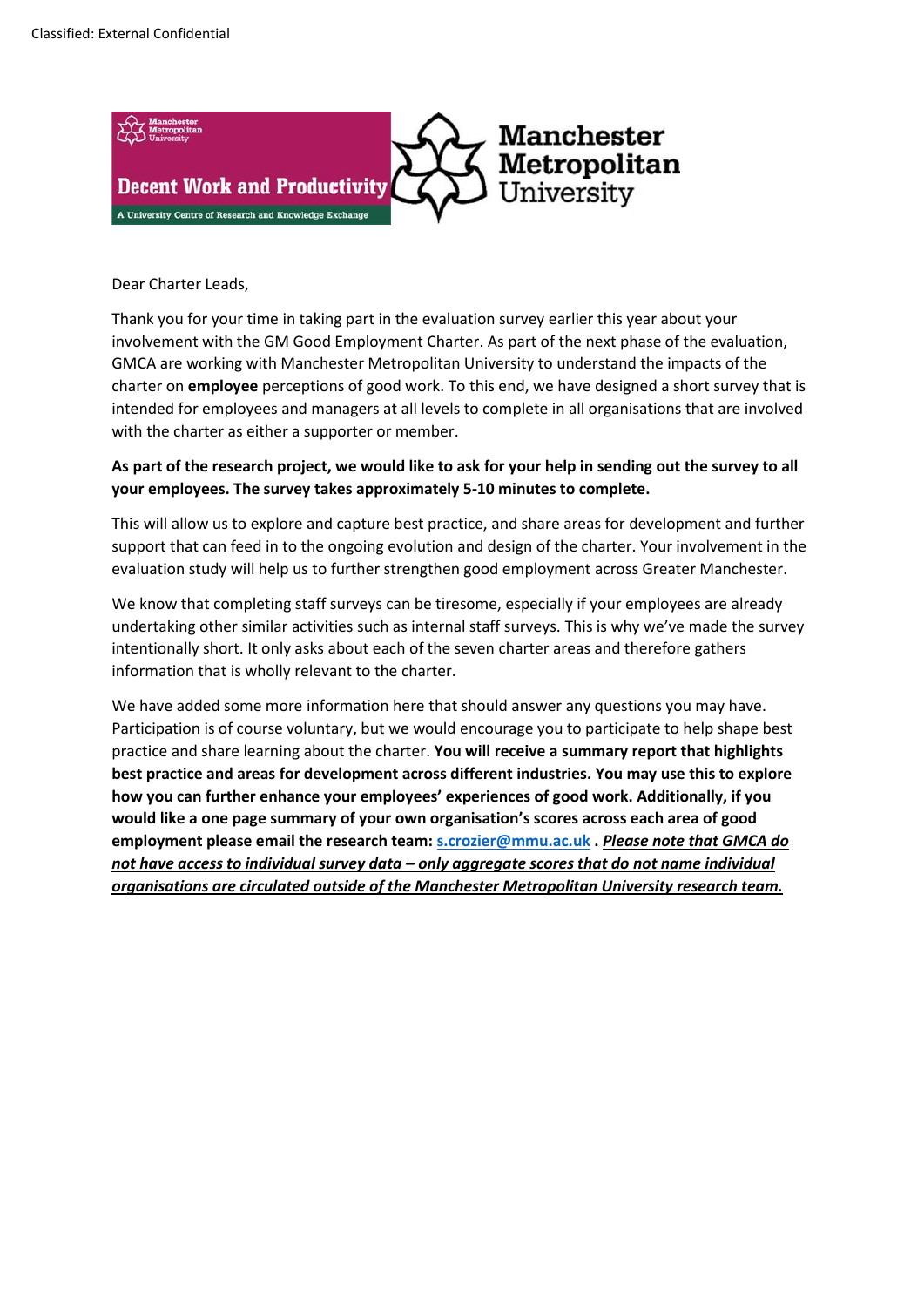# **Manchester Metropolitan University evaluation study: Information for Charter Supporter Organisations**

## *What am I being asked to do?*

As the lead for charter implementation in your organisation, we would like to ask you to invite your employees to participate in the evaluation study by sending them a link to a short online survey that will capture their views about good employment.

## *How is the data captured?*

The survey is in an online format. This means that you can invite your employees to complete it by sending them a link to the survey website by email. We will also provide the wording for the survey invitation. Ideally, the invitation should be sent to all employees within your organisation where possible. If you have employees who do not have access to the internet/a PC/electronic device, please contact the research team and we can make the survey available in different formats.

## *What do the questions ask about?*

In the employee survey, a small number of questions are posed on each of the seven charter themes (Secure work, flexible work, a real living wage, workplace engagement and voice, recruitment practices and progression, excellent people management, a productive and healthy workplace). Participants are asked to express the extent of their agreement on each of the items (for example: "My job offers good prospects for career advancement") by selecting an option from strongly disagree to strongly agree. They are also asked about 'good employment' in general. There is the option for participants to add some written text about each of the charter themes if they would like to provide more information. A number of questions have been added so that the impact of the pandemic is accounted for in the survey.

#### *Is the data anonymous?*

For the purpose of the report, GMCA and Manchester Metropolitan University will not name any individuals or organisations when reporting the data. Instead, data will be presented and grouped by sector and organisation size so that all organisations may learn from each other about the things that are going well and things that can be improved. This will help to share best practice and will also encourage completion.

In the survey, employees are asked to select their organisation name from a drop- down list. This is so that you can be provided with a one-page summary of your own organisation's scores should you wish. To comply with GDPR, you must request a copy of your one page summary report direct from the Manchester Metropolitan University research team. GMCA and the Charter Unit will not be able to send this information to you as they will not have access to the data set or to individual organisations' scores. Likewise, the research team cannot contact you directly as GMCA cannot share with them your email address. You are free to contact Dr Sarah Crozier at Manchester Metropolitan University to request a copy of your report [\(s.crozier@mmu.ac.uk\)](mailto:s.crozier@mmu.ac.uk)